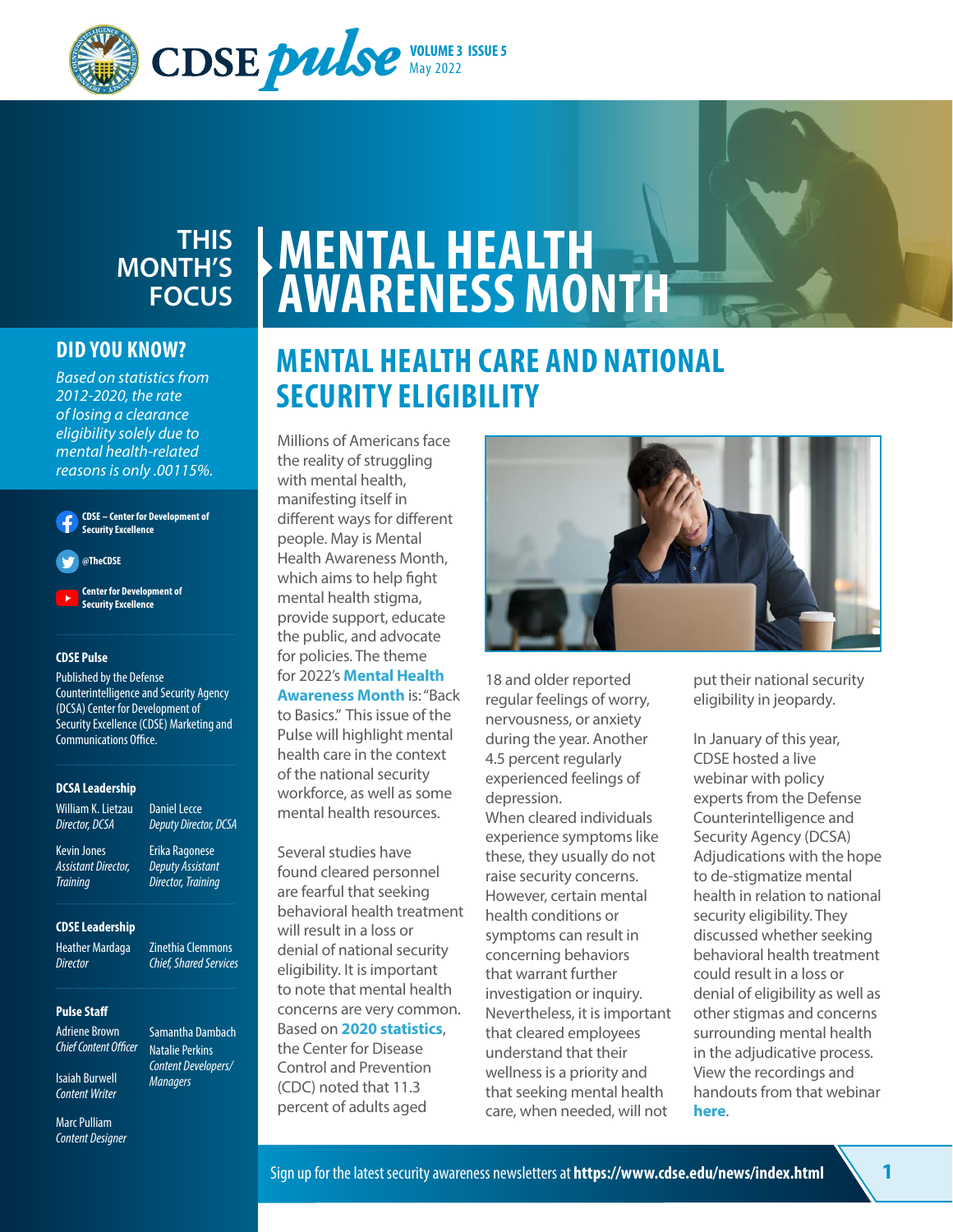

## **REPORTING REQUIREMENTS**

One of the biggest questions surrounding mental health and security is what actions are reportable in association with Section 21, Psychological and Emotional Health, of the Standard Form 86, Questionnaire for National Security Positions. The DOD Manual 5200.02, Enclosure 11 and Security Executive Agent Directive 3 outlines possible thresholds for what would merit reporting:

- Declarations of mental incompetence by a court or administrative agency.
- Court ordered mental health care or evaluation (inpatient or outpatient).
- Hospitalizations for mental health conditions (voluntary or involuntary).
- Diagnoses of the following conditions by a health care professional:
- Psychotic disorders such as schizophrenia, schizoaffective disorder, or delusional disorder.
- Bipolar mood disorders.
- Personality disorders such as borderline personality disorder or antisocial personality disorder.

#### *(please note that there is NO diagnosis that is considered automatically disqualifying)*

• Developing a mental health or other health condition that substantially affects judgment, reliability, or trustworthiness.

It is important to have factual data to counter the myth that an individual is likely to lose or fail to gain national security eligibility after seeking mental health care or experiencing mental health symptoms. The denial and revocation statistics in the graphic above show that this is not the case. To learn more, view the DCSA Mental Health and Security **[Fact Sheet](https://www.dcsa.mil/mc/pv/dod_caf/resources/)** and the **[FAQs](https://www.dcsa.mil/mc/pv/dod_caf/FAQs/)**.



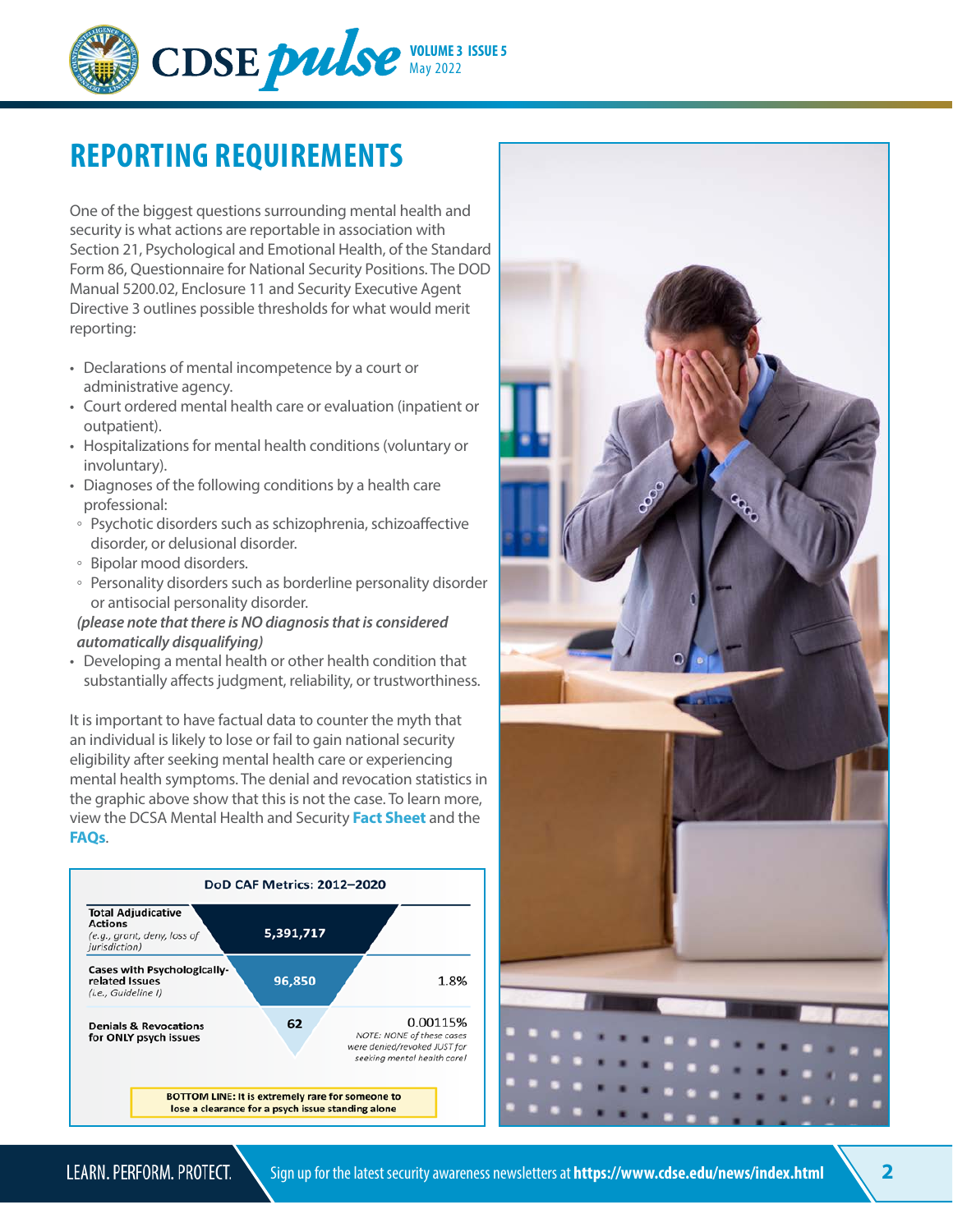

## **MENTAL WELLNESS**

Avoiding treatment hurts readiness and increases security risks. Seeking behavioral health treatment is a positive course of action that often mitigates security concerns. Practicing mental wellness ensures that security personnel are able to carry out their duties effectively. With solid coping skills, drawing upon ways to both take care of emotions in a given situation and solve the problem with which one is faced (when the problem is soluble) will allow personnel to feel and perform better when under stress.

Behavioral health resources\* are available for cleared individuals who need them:

• Seek support and assistance when needed, such as through the organization's Employee Assistance Program (EAP) or similar programs. Remember: merely seeking mental health care will not impact national security eligibility.

- Mindfulness and meditation are two excellent emotionfocused coping techniques. There are many excellent books, apps, and even a program called "Headspace," **[currently streaming](http://www.netflix.com/title/81328829)** which can help develop these skills.
- In addition to the EAP and other programs mentioned above, the Office of the Director of National Intelligence has an **[interactive resource](https://www.dni.gov/ncsc/Mental-Wellness/index.html)** to help walk through mental wellness and what it can mean for the individual.

\*Resources and information provided by psychologists at DCSA

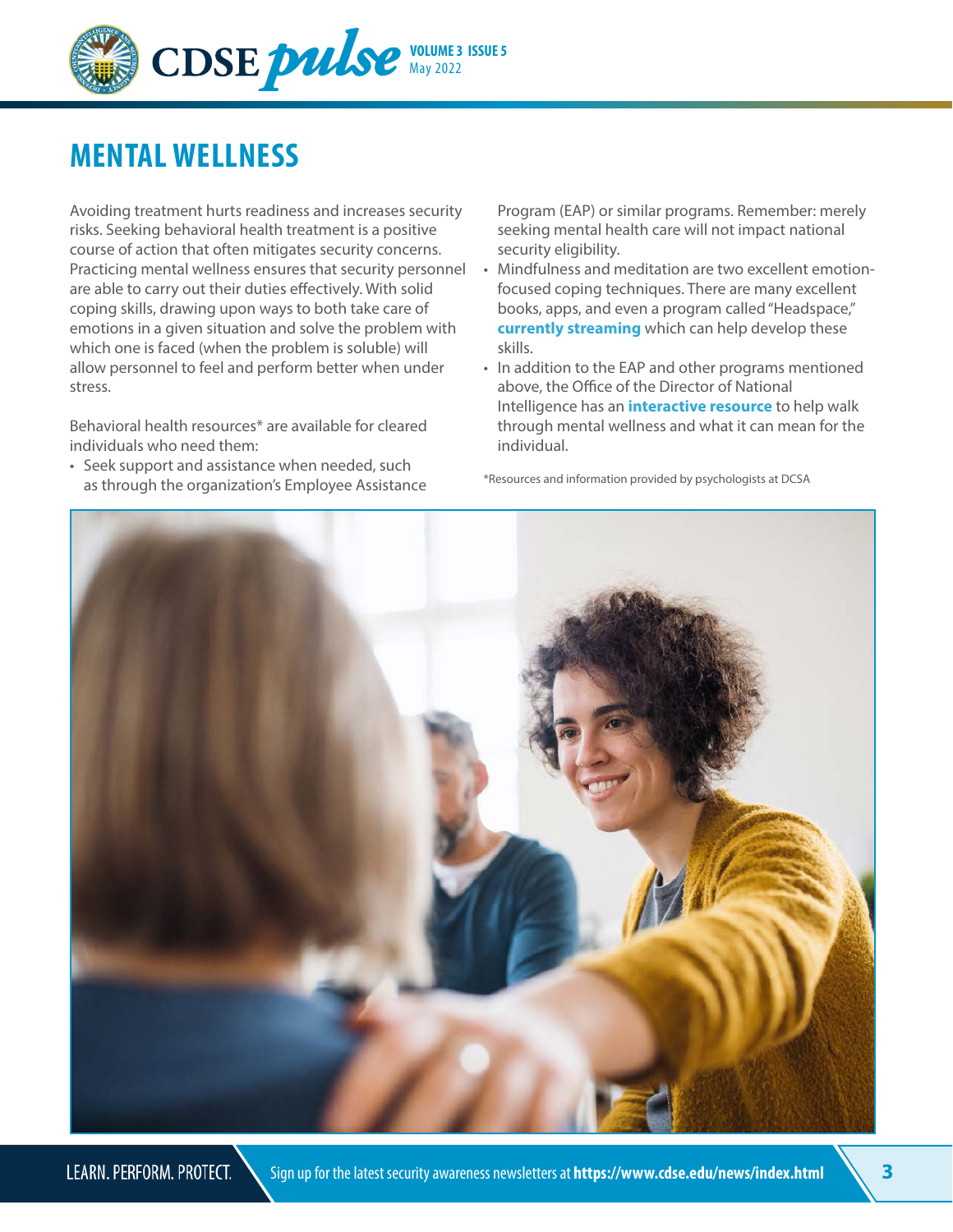



DCSA invites you to join an unclassified webinar:

**"China's Threat to U.S. Critical Technologies"** Thursday, May 19, 2022 1 p.m. – 2:30 p.m. **[Register](https://einvitations.afit.edu/inv/anim.cfm?i=661558&k=0467430C7E5F)** today

## **NEW PSAs AVAILABLE**

CDSE has two new Public Service Announcements (PSAs) available to share and download on the Defense Visual Information Distribution Service. You can also view all the past PSAs in our **[Electronic Library](mailto:https://www.cdse.edu/About-CDSE/CDSE-Electronic-Library/CDSE-Public-Service-Announcements/?subject=)**.

#### **[Certificates vs. Certifications](https://www.dvidshub.net/video/837708/certificates-vs-certifications)**



#### **[CDSE Platforms](https://www.dvidshub.net/video/841348/cdse-platform-psa)**





## **FALL EDUCATION REGISTRATION NOW AVAILABLE**

Registration is open for the fall semester of advanced and graduate-level CDSE Education classes that will run from August 22 to December 18, 2022. Classes fill quickly, so please register early to secure your spot in the fall semester.

CDSE Education program offers:

- Tuition free & flexible 100% virtual instructorled courses
- Five Security Education Certificate programs
- Highly qualified instructors
- Real-world practical assignments
- Virtual networking with professionals throughout the security community

You can learn more about the classes and register for them by accessing the links located here: **<https://www.cdse.edu/Education/Courses/>**

To register, log into STEPP via: **[https://cdse.usale](https://cdse.usalearning.gov/local/pwt_privacy_policy/view.php)[arning.gov/local/pwt\\_privacy\\_policy/view.php](https://cdse.usalearning.gov/local/pwt_privacy_policy/view.php)**

If you have any questions, or need additional information, send inquiries to: **[dcsa.cdseeducation@mail.mil](mailto:dcsa.cdseeducation%40mail.mil?subject=)**